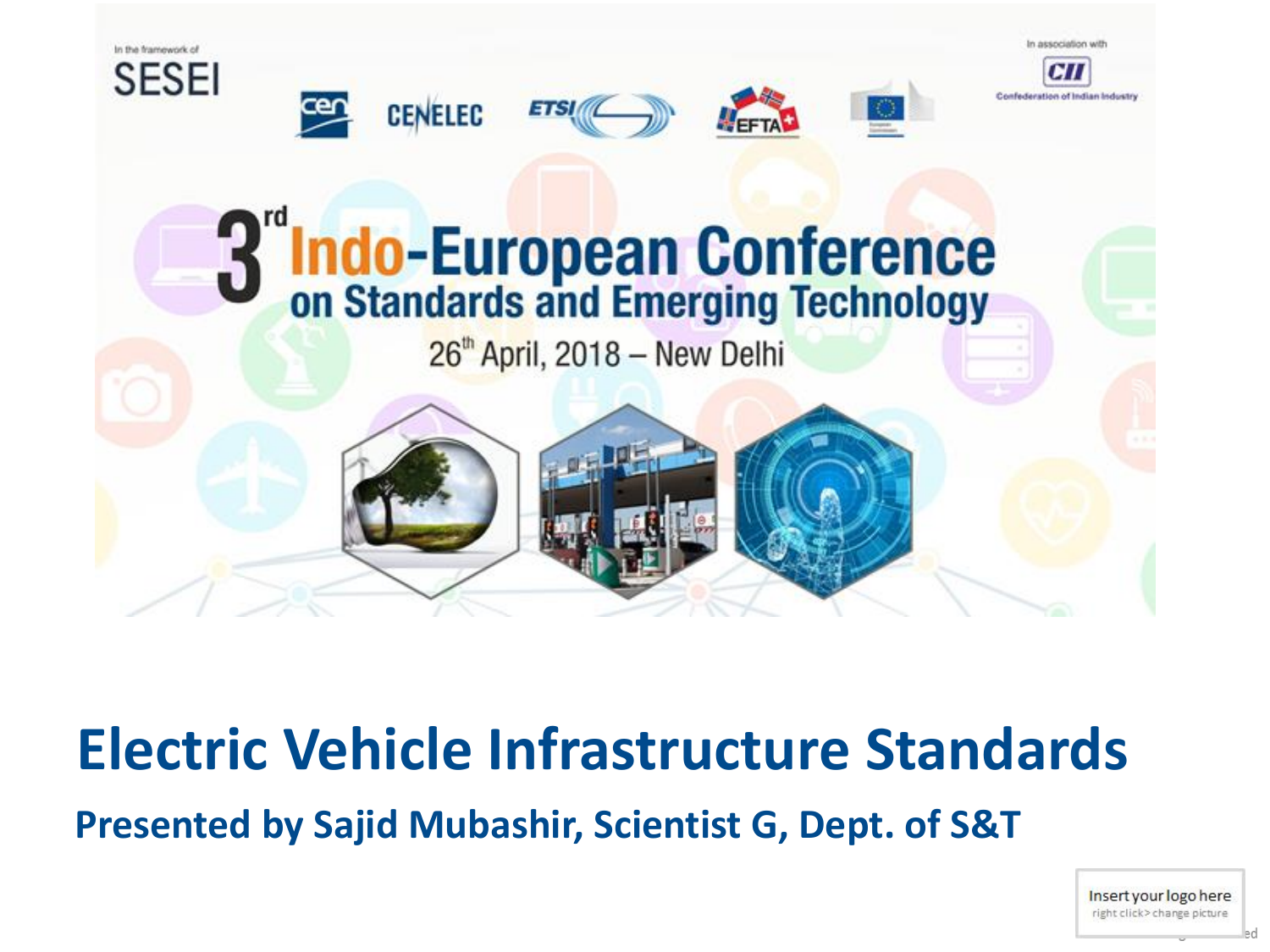#### **Transformative Mobility for India**

The Niti Aayog is the nodal agency.

Aim: Improve air quality in India's high pollution cities, bring zero emission mobility to India, introduce manufacturing of global size and scale and reduce oil import dependence.

Method: Making India's passenger mobility shared, electric and connected can cut its energy demand by 64% and carbon emission by 37%.

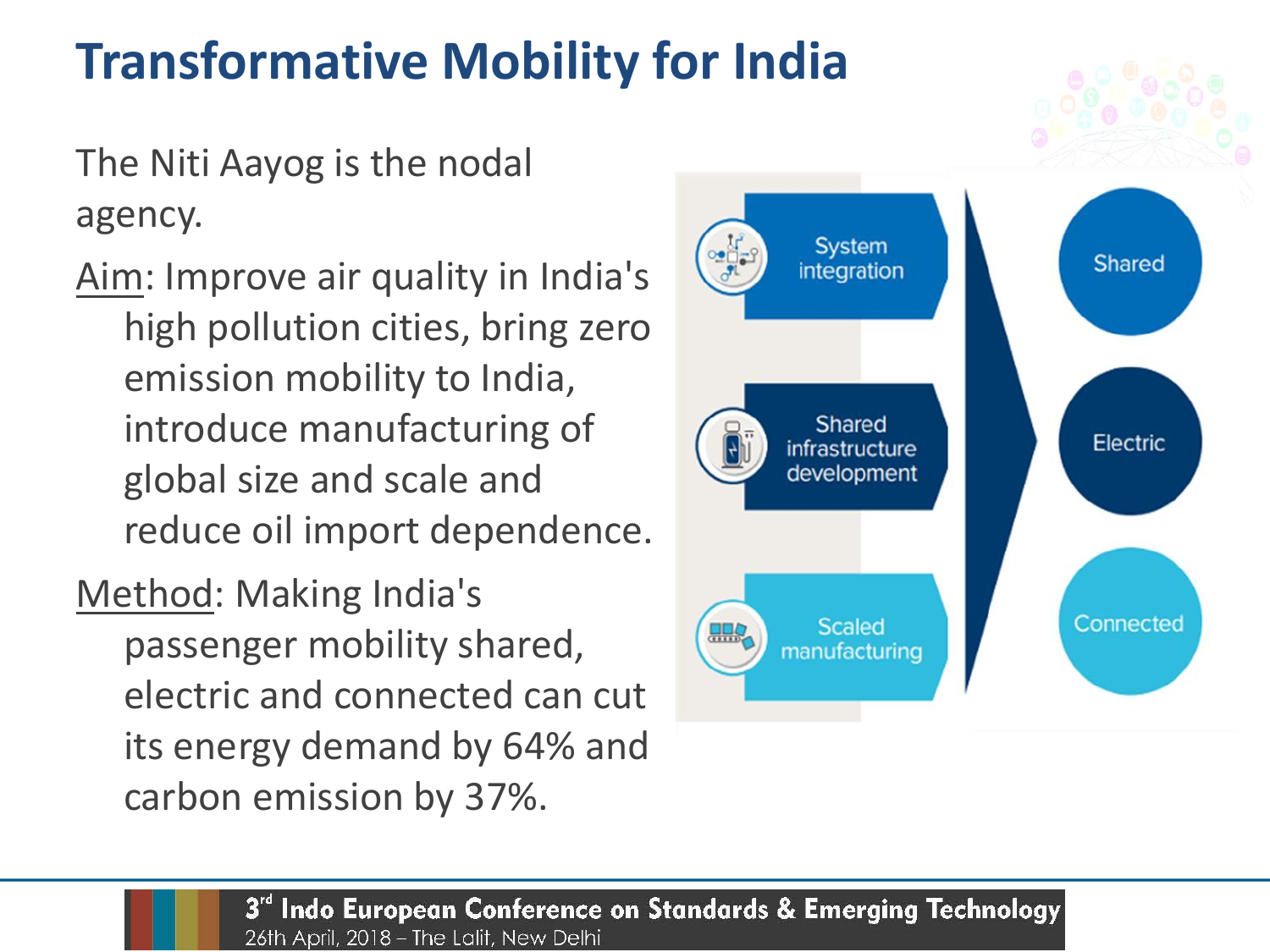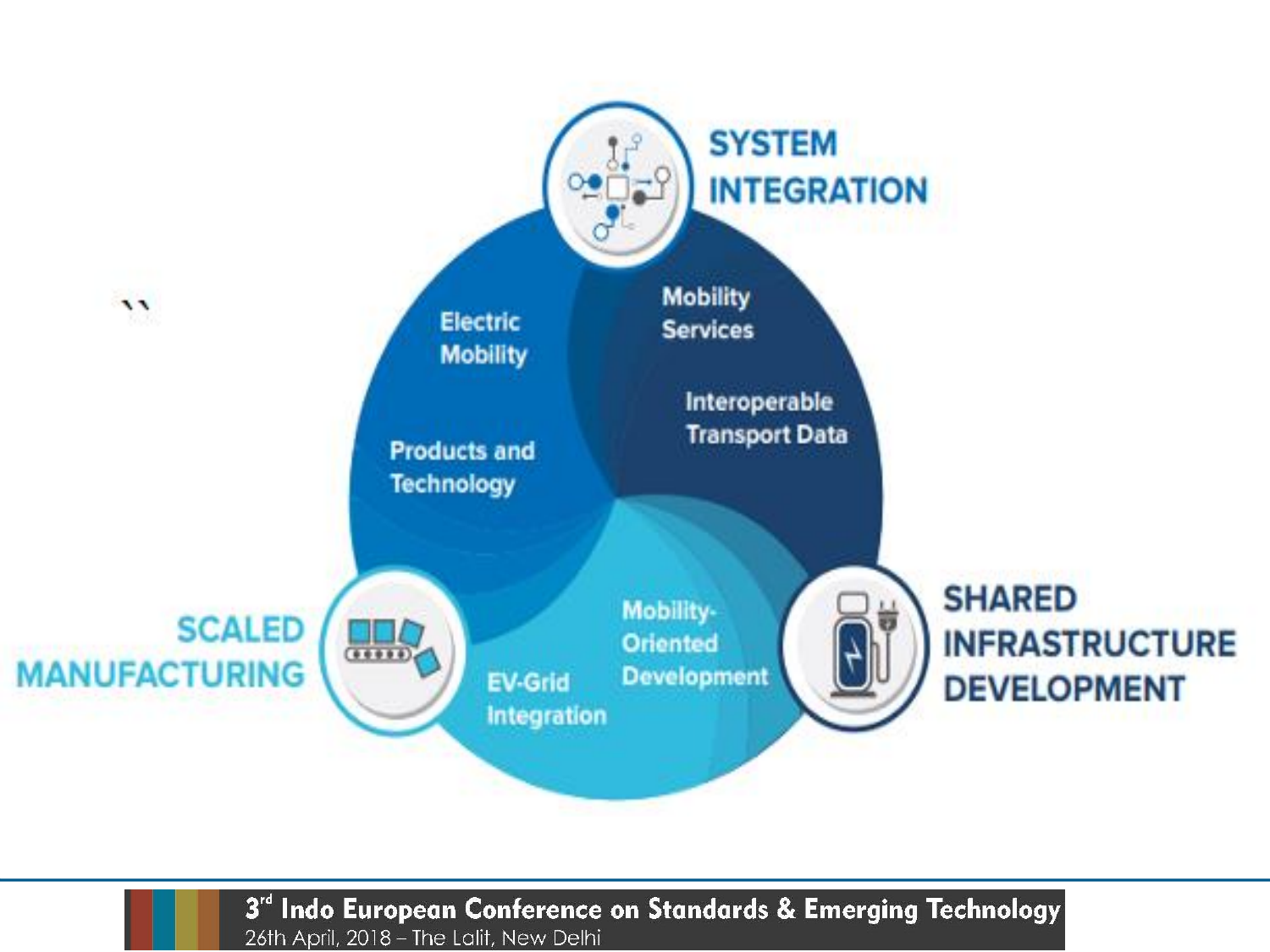#### **Inflection point**



Auto industry ~7% GDP & growing.

Low per capita car ownership  $\sim$  20 vehicles/ thousand citizens.

EV may become equivalent in price to an IC engine vehicle in 5 years. Batteries account for nearly 40 to 50% of the cost of EV and the expected drop battery prices in future would drive emobility.

The initial trust will involve government has an aggregator of demand and the use of EV in public transportation.

2-wheeler sales ~18 million/ year & 20% passenger travel Bus Fleets used by large urban population.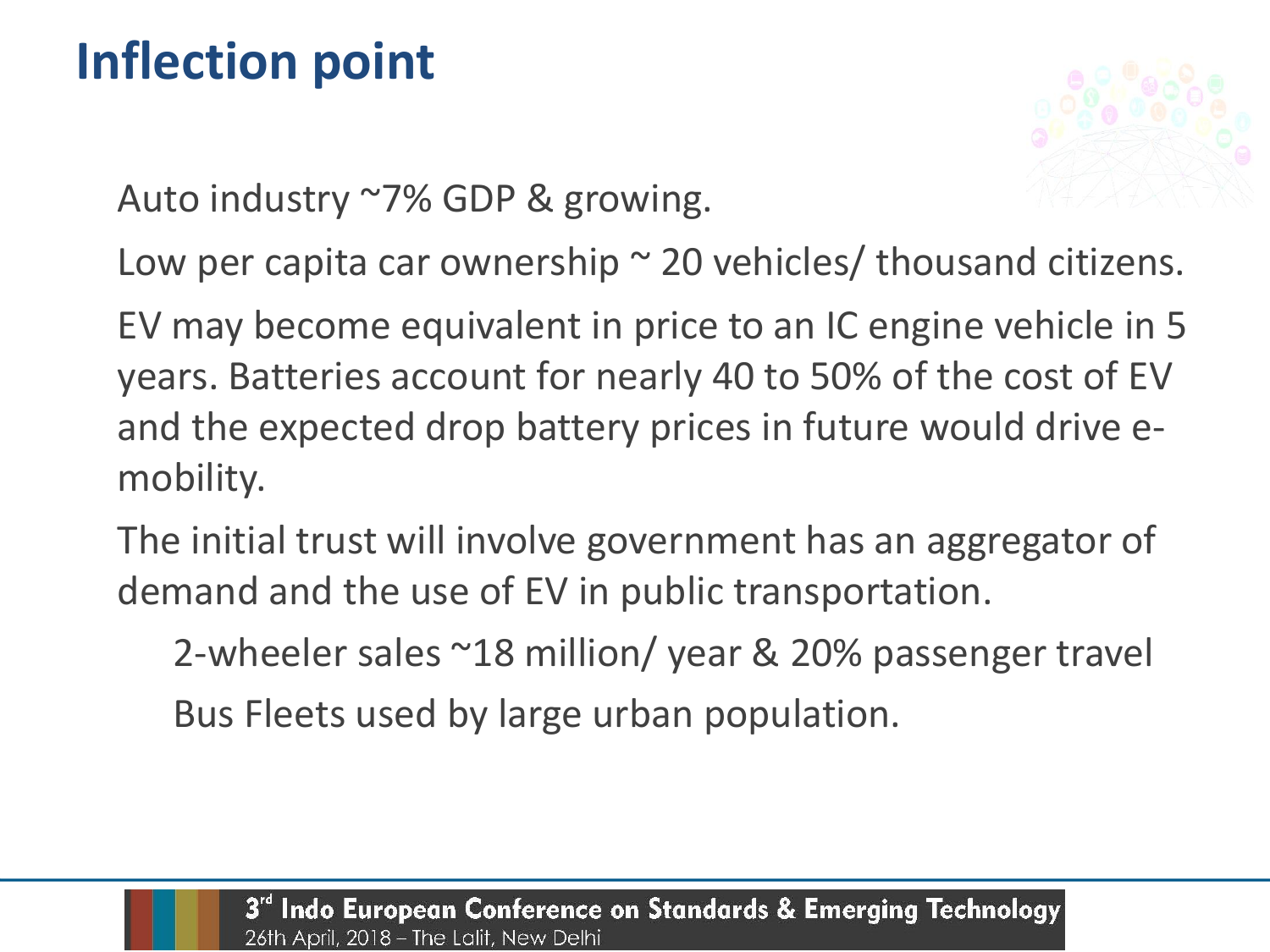#### **30% EV penetration, in 2030**

| <b>30% Scenario</b> | No. of EV in<br>2030 (mn) | No. of charging<br>points in 2030<br>(mn) | Equipment cost<br>in billion INR |
|---------------------|---------------------------|-------------------------------------------|----------------------------------|
| Cars                | 26                        | 2.6                                       | 1300                             |
| 2 wheelers          | 106                       | 5.3                                       | 88                               |
| <b>Buses</b>        | 2.83                      | $\Omega$ 7                                | 2450                             |

#### Assumptions

1 low cost DC charging point per 10 electric cars & 1 AC charging point for 20 two- wheelers

100% government owned buses will be electric and 50% private buses to be electric by 2030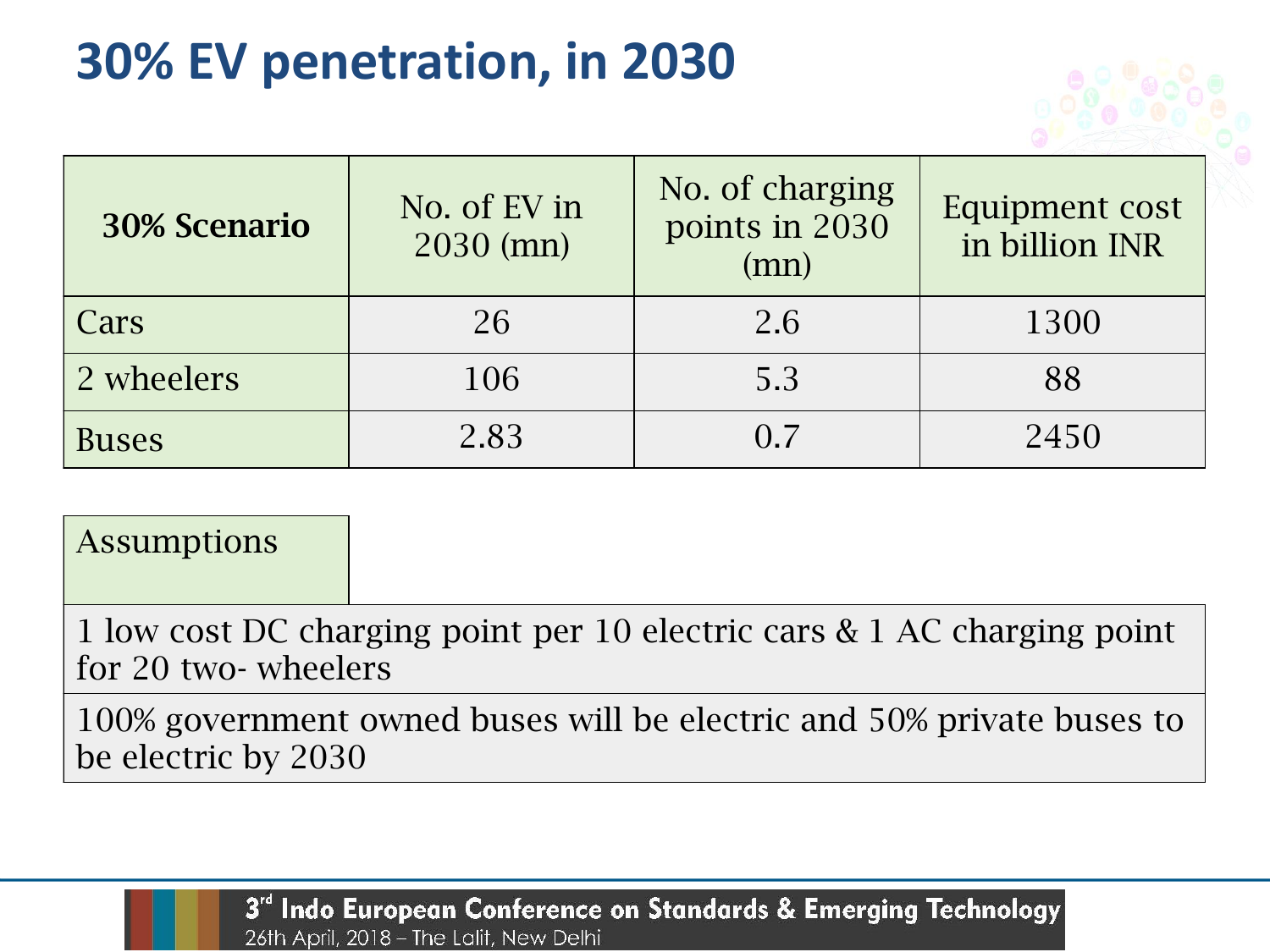## **Description of type 2:**

Proposed by Mennekes in 2009, certified by the German Association of Automotive Industry (VDA), recommended by the European Automobile Manufacturers' Association (ACEA) in 2011.

Can go up to 43kW in AC 3 phase (as used in Europe) or 52kW in DC (CharIN has validated it recently)

**Configurations AC et DC du connecteur Type 2** 

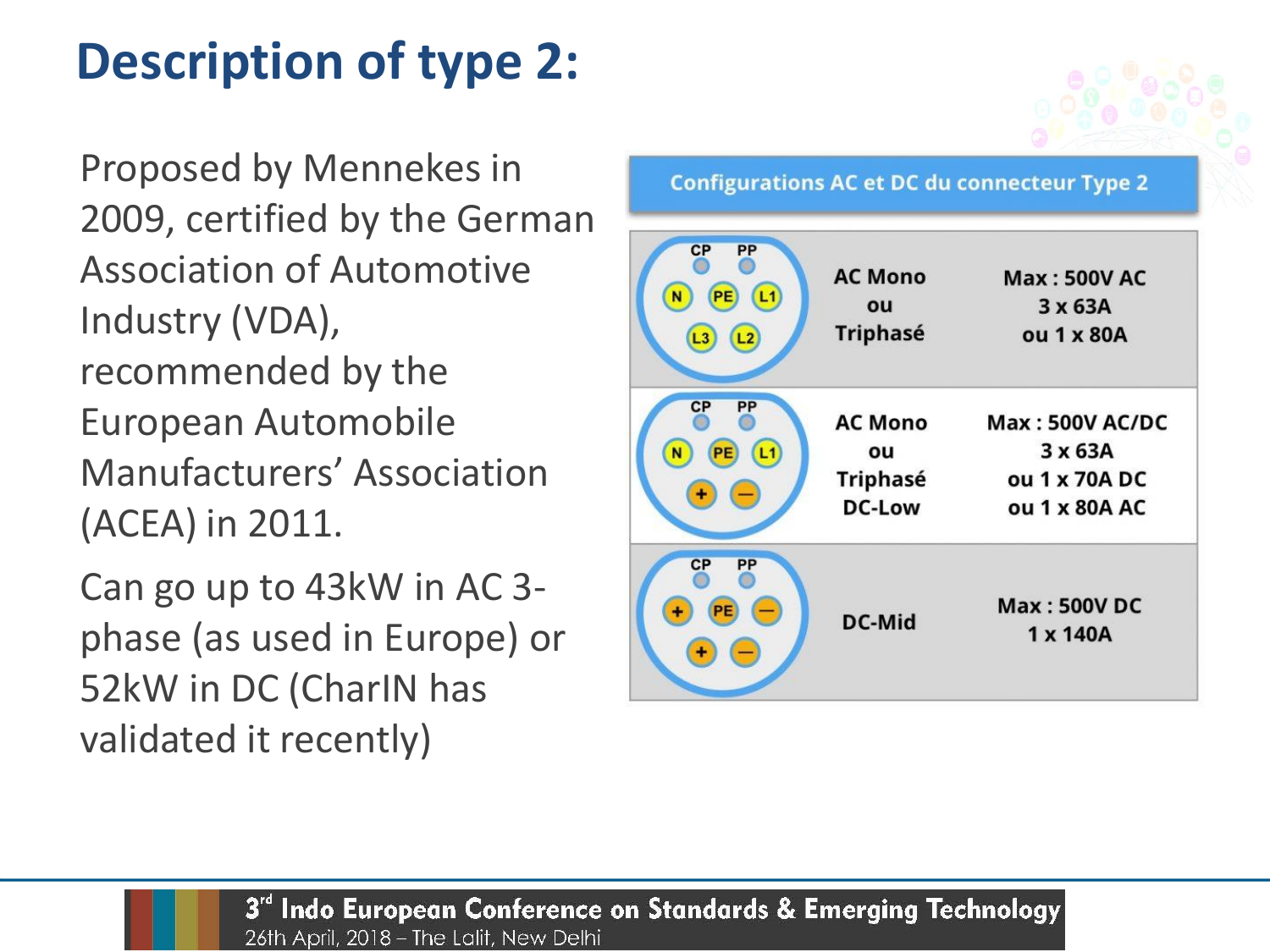# **EV Supply Equipment: AC Level 2 Charging**

Charge plug not powered until plugged into and commanded by vehicle. Supply equipment signals presence of AC input power. Vehicle detects plug via proximity circuit (prevents drive away while connected)

#### Control Pilot functions

- ⚫ **Begin**: Supply equipment detects EV; Supply equipment indicates to EV readiness to supply energy; EV ventilation requirements are determined
- ⚫ Supply equipment current capacity provided to EV; EV commands energy flow; EV and supply equipment continuously monitor continuity of safety ground; Charge continues as determined by EV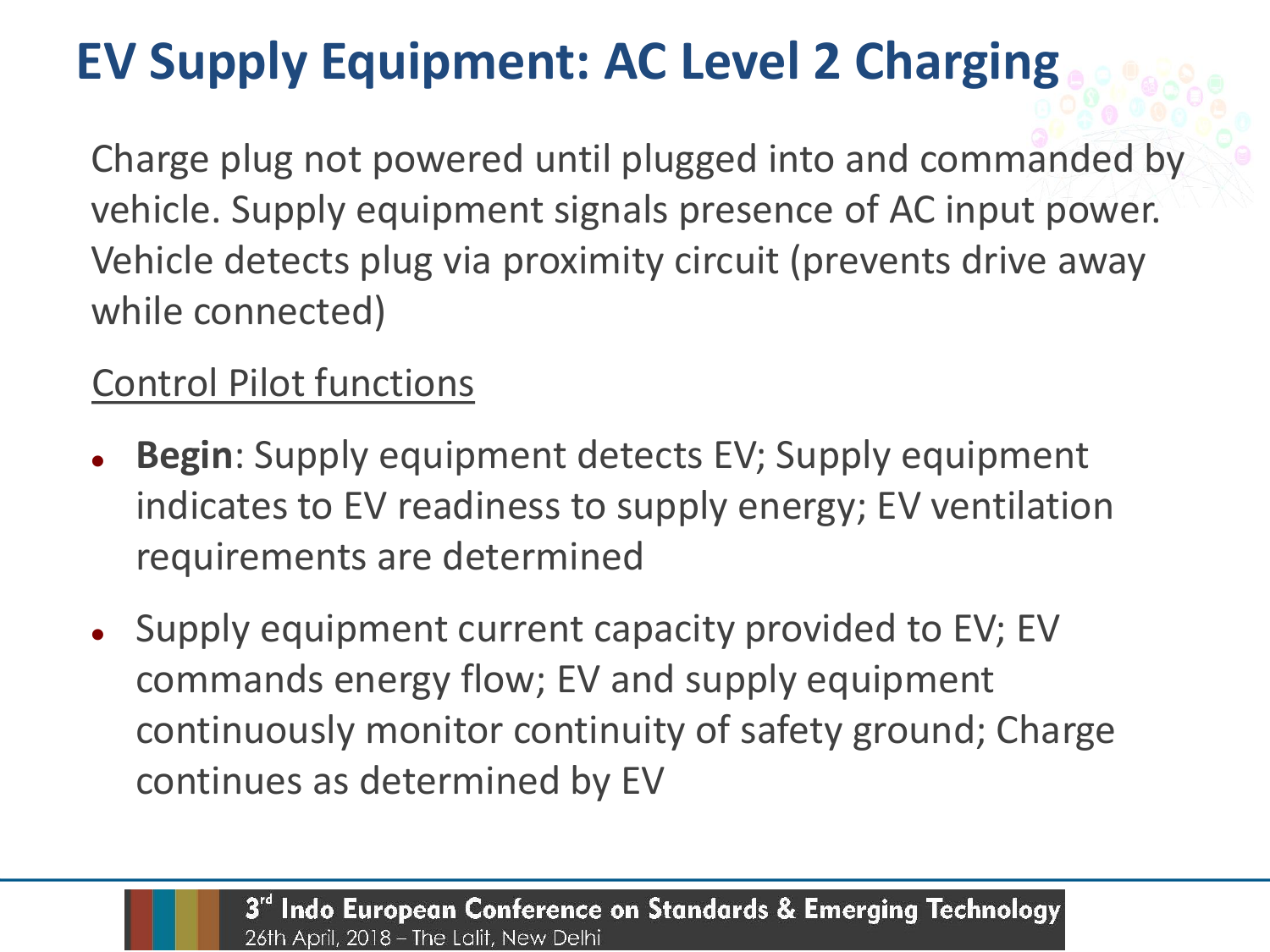#### **AC connector : Germany & China**

|                   | IEC 62196-2:2010 Type 2-<br>Germany | GB 20234.2-2011 China                                |  |
|-------------------|-------------------------------------|------------------------------------------------------|--|
| Phase             | Single/Three phase                  | Single phase (Three phase)<br>reserved)              |  |
| Current           | 70A/63A                             | 16A,32A                                              |  |
| Voltage           | 480V                                | 250V/400V                                            |  |
| Pin & interlock   | 7-pin, electronic lock              | 7-pin, mechanical lock<br>(optional electronic lock) |  |
| Control pilot pin | One short pin, one long pin         | Two short pins                                       |  |



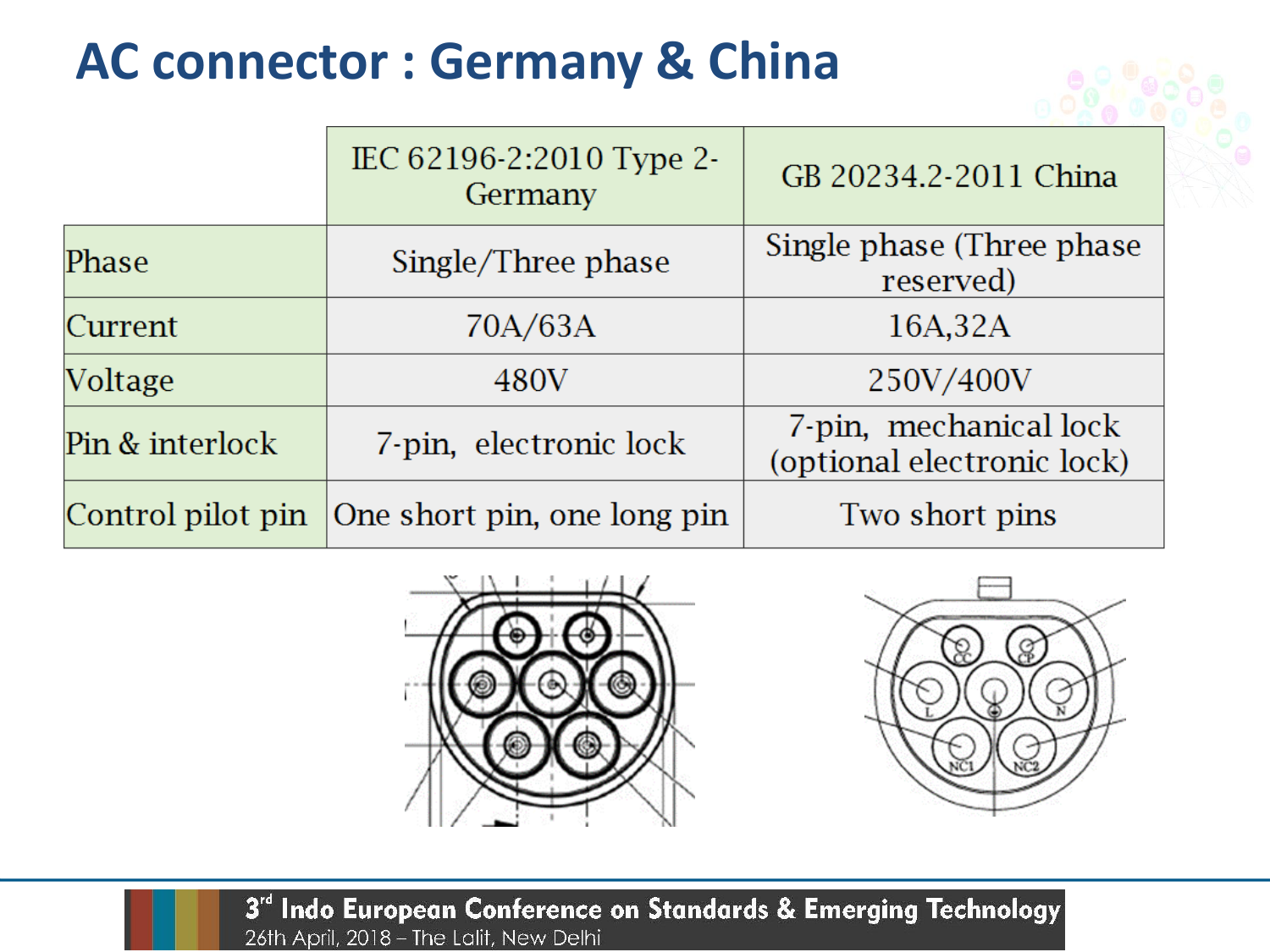#### **DC Fast Charging of EV**

- **Big curb-side Charging Device** provides DC to EV from 12 kW to 350 kW. It fast charges the battery (15 min to 1 hour) by shifting the AC-DC conversion to outside the vehicle.
- DC charger components:
	- − Common to all DC chargers (95% cost):

Grid input side metering; Power Converter; Communication interface with Grid (Load management; Payment Gateway)

− Specific to different Standards (5% of cost):

Communication interface; Cable/ Connector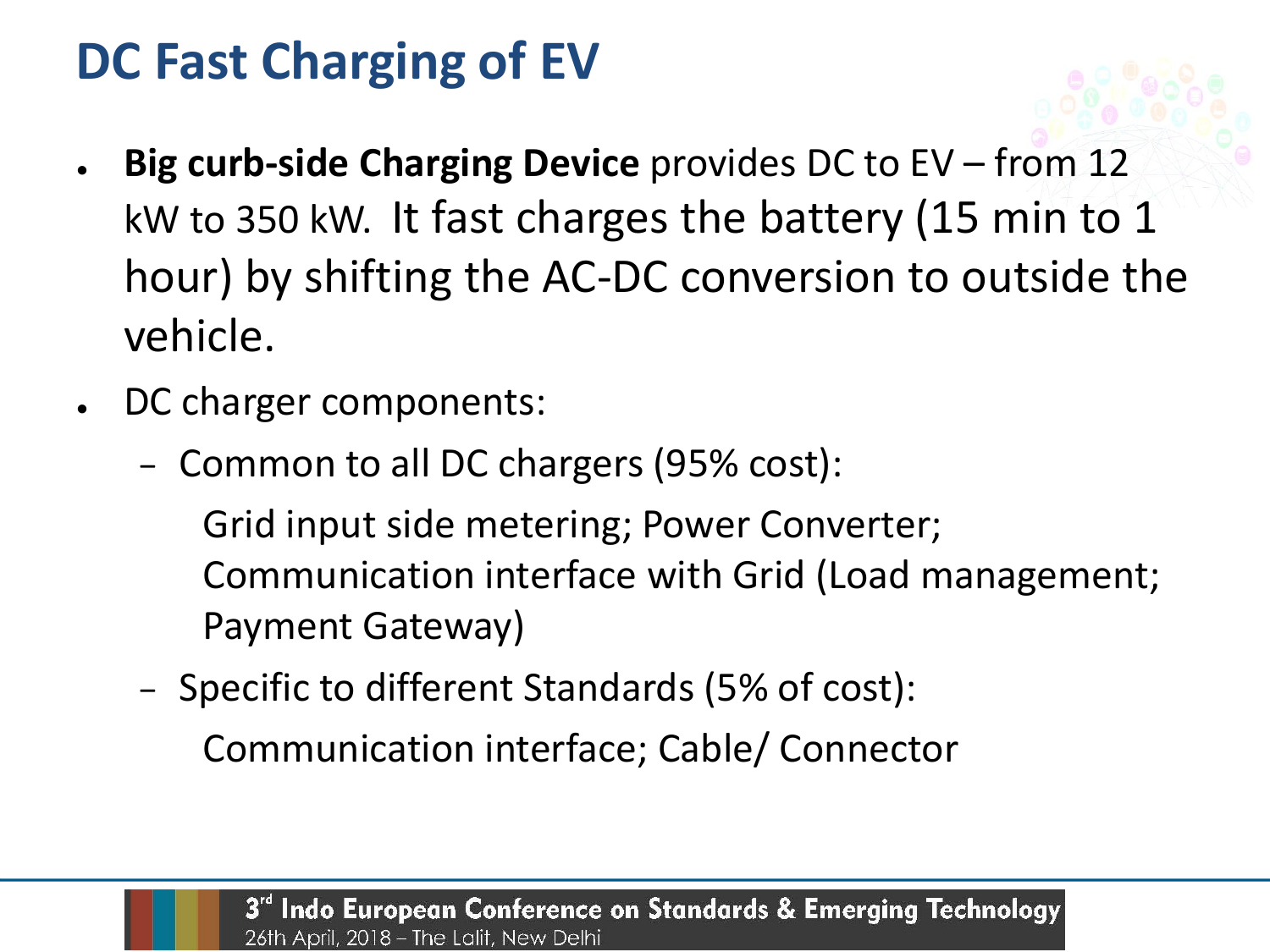#### **ChAdeMo & CCS-2**

CHAdeMO "CHArge de Move"/ "move using charge" deliver up to 62.5 kW by 500 V, 125 A DC via a special electrical connector. Included in IEC 62196 as type 4.

CHAdeMO can charge low-range (120 km, or 75 mi) electric cars in less than half an hour.

Combined Charging System adds DC charging to type 2 connectors for DC charging up to 350 kW.

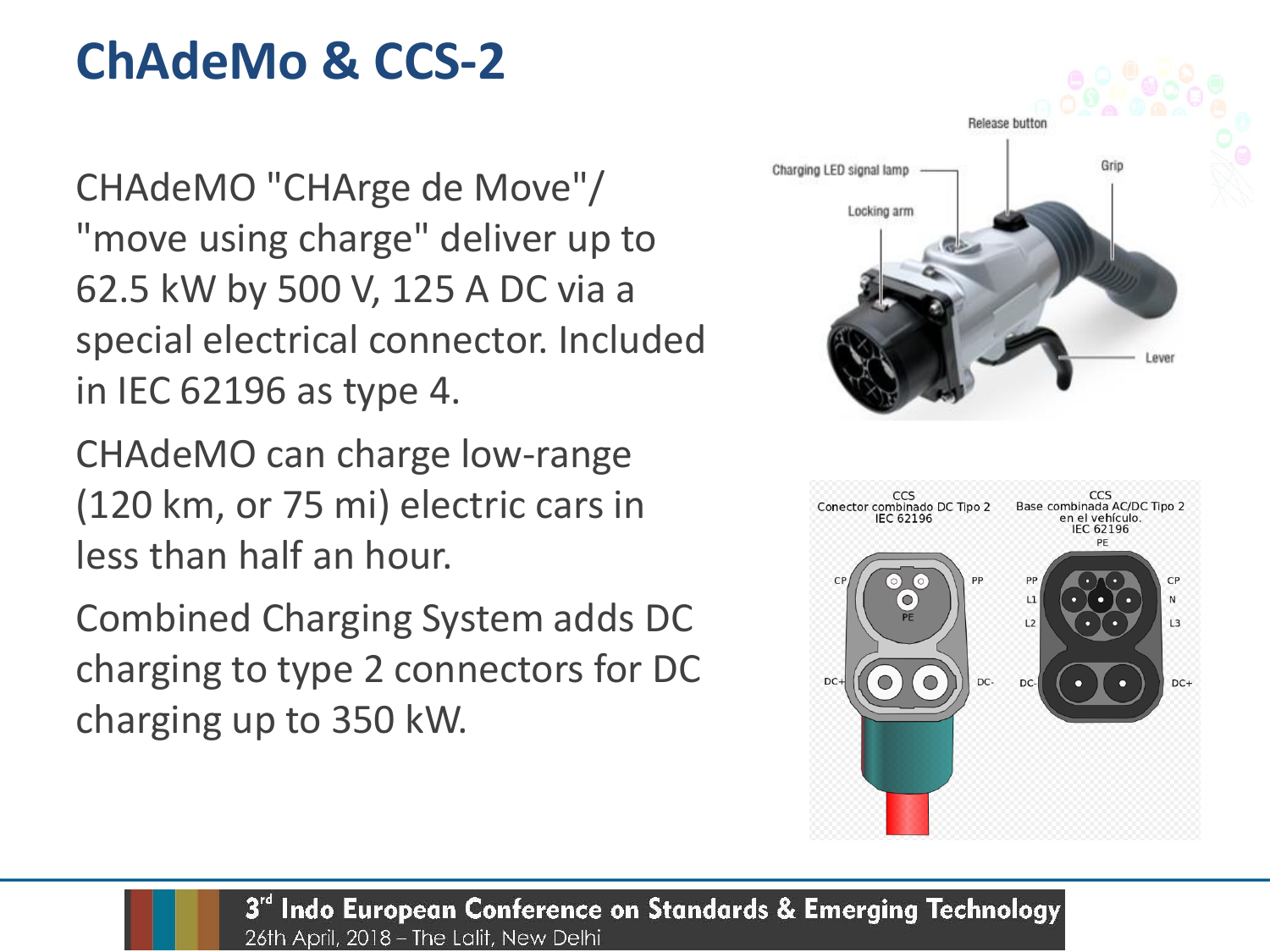#### **ChAdeMo is CAN based protocol**

- Two Power pins
- Seven control/ communication pins
- ⚫ Two communication pins usually **CANbus**
- Two pins for EV relay control
- ⚫ One reference Ground for vehicle isolation monitor
- ⚫ One proximity or mating detection pin
- ⚫ One "ready to charge" pin.

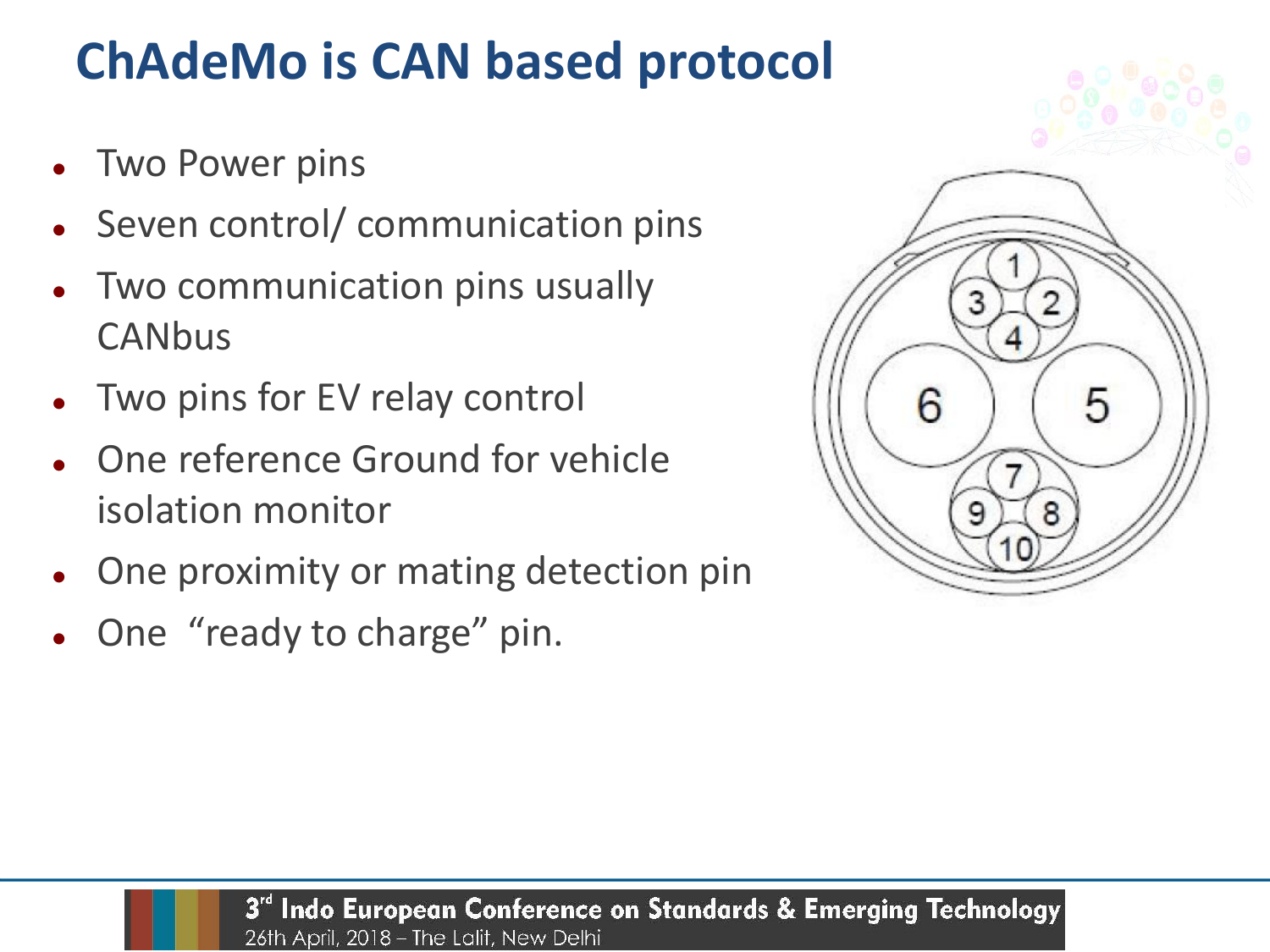### **Combined Charging System (European)**

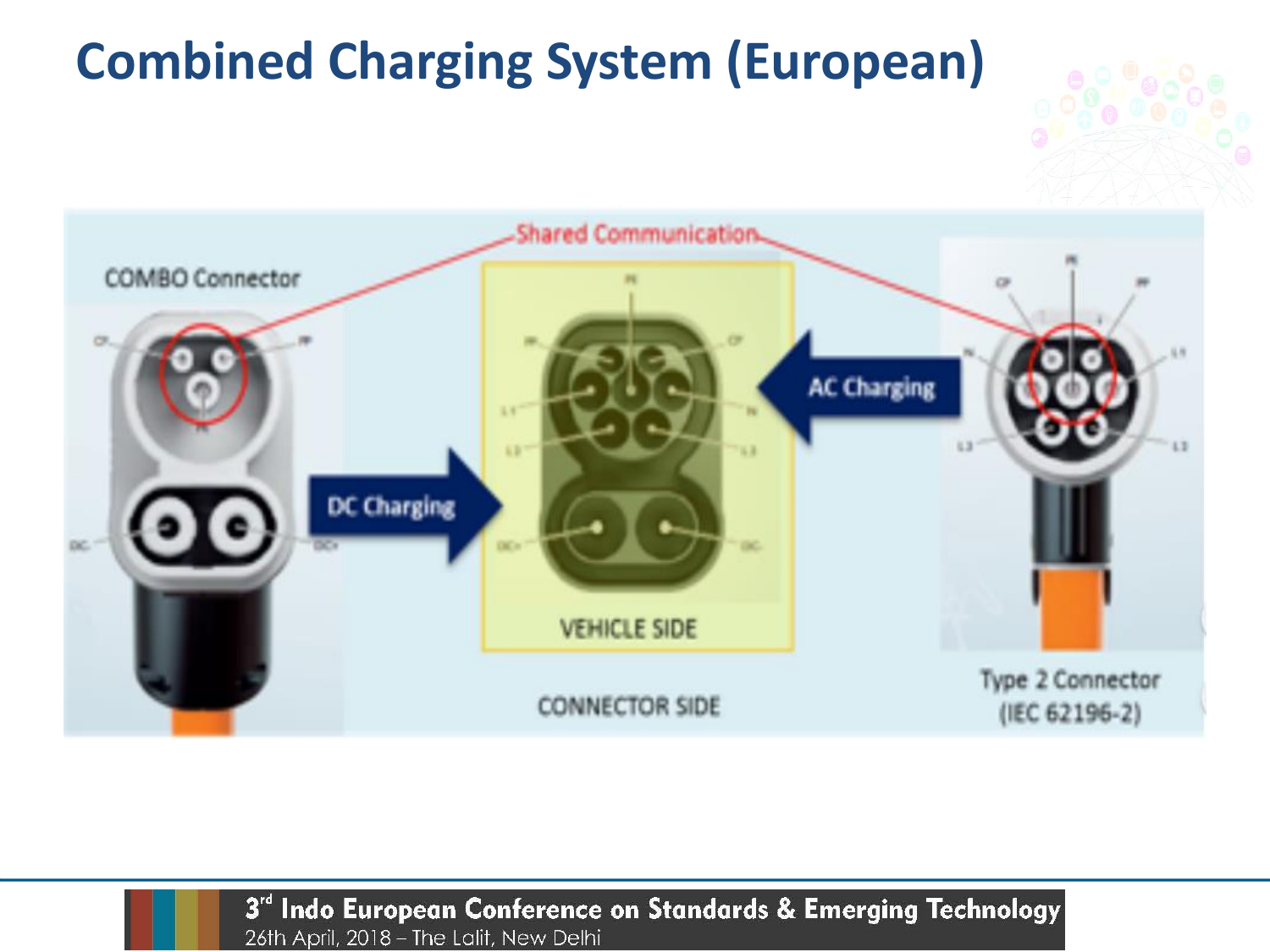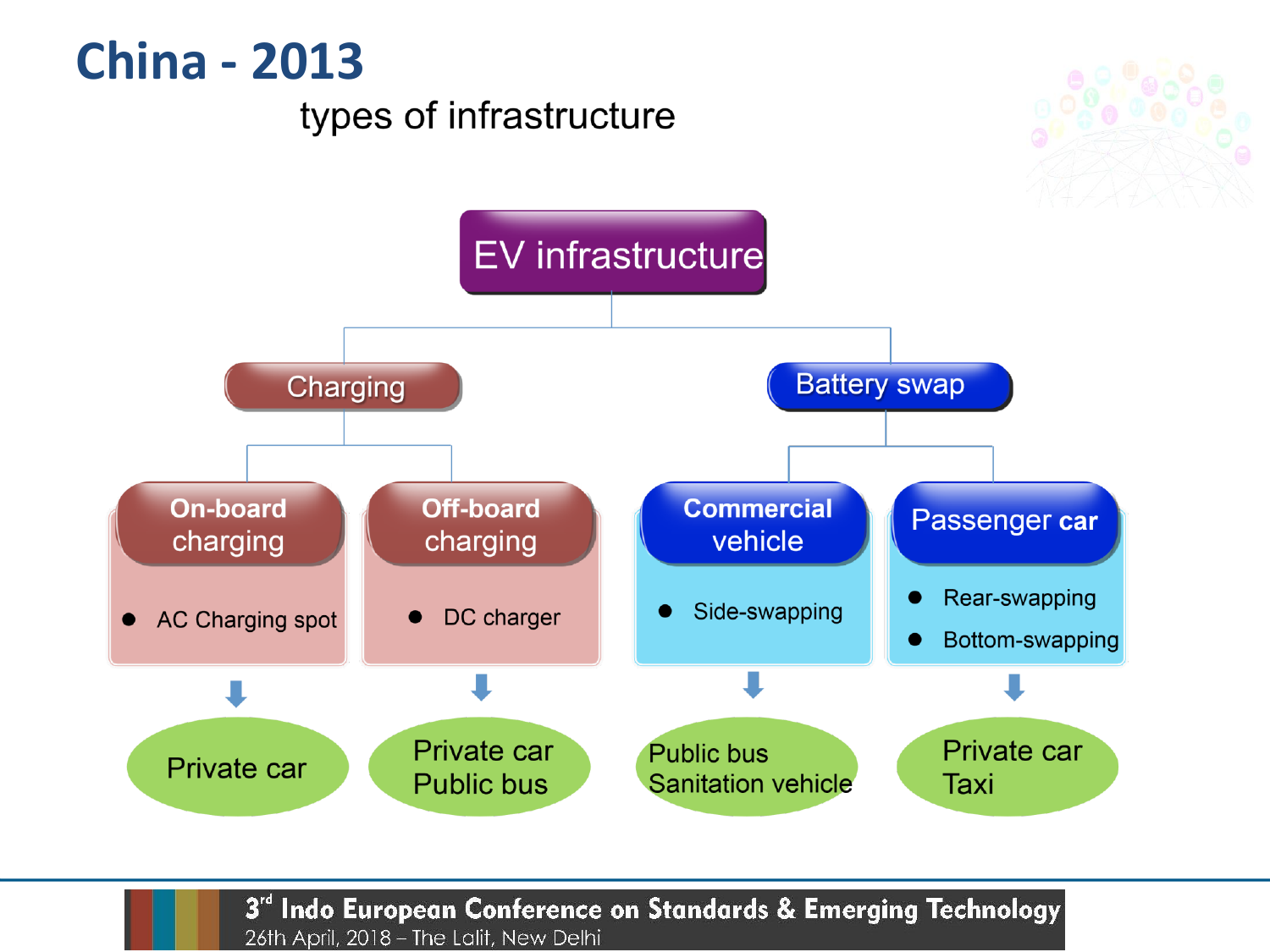#### **Europe & China, priorities**